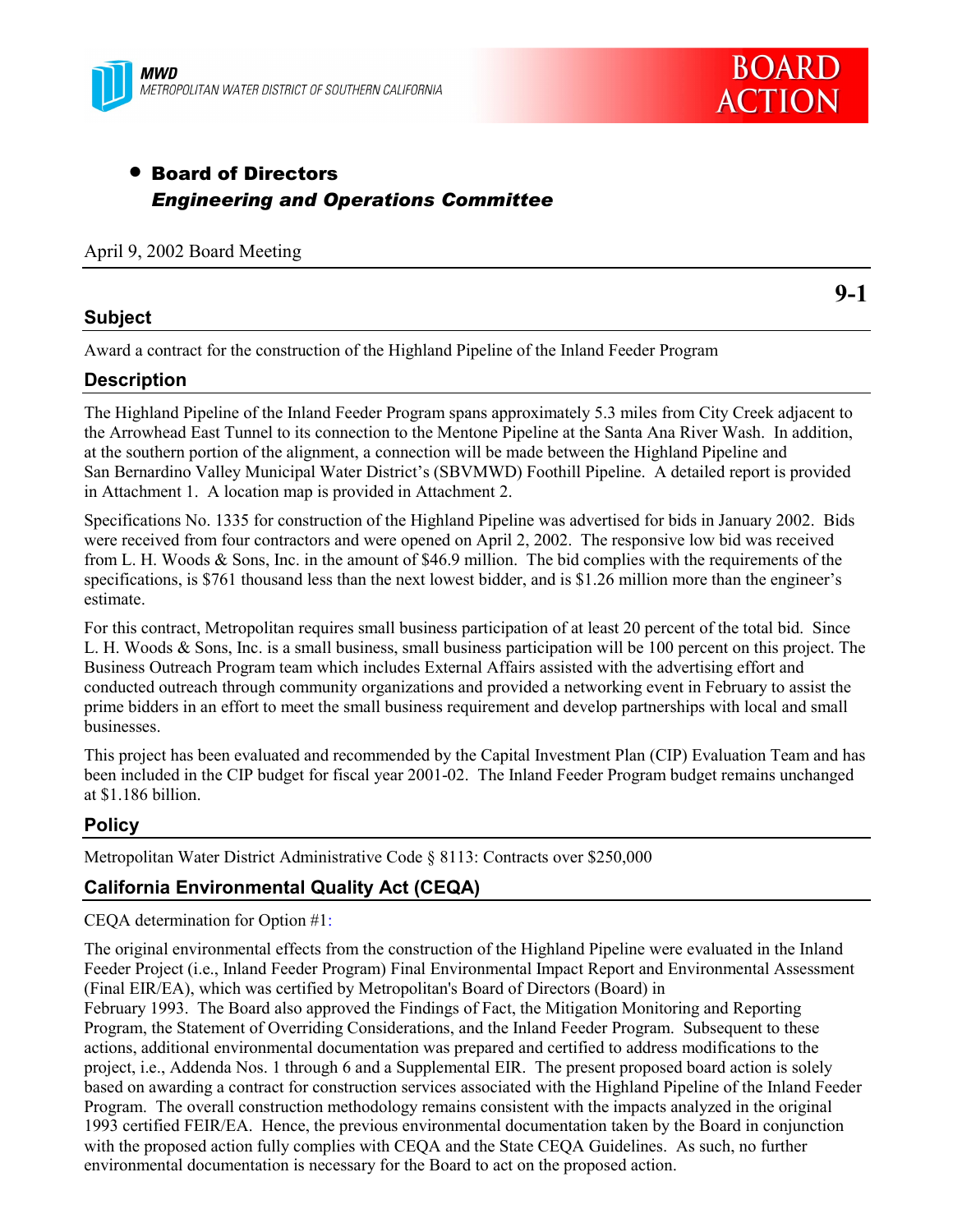The CEQA determination for Option #1 is: Determine that the proposed action has been previously addressed in the 1993 certified Final EIR/EA, Addenda Nos. 1 through 6, Supplemental EIR and that no further environmental analysis or documentation is required.

CEQA determination for Option #2:

None required.

#### **Board Options/Fiscal Impacts**

#### **Option #1**

Adopt the CEQA determination and award a contract to L. H. Woods & Sons, Inc in the amount of \$46,860,000 for construction of the Highland Pipeline.

**Fiscal Impact:** \$46,860,000. Funded under existing Appropriation No. 15122.

#### **Option #2**

Reject all bids and re-advertise the project in order to get a more favorable bid. This, however, would delay the project completion, increase administrative costs, and may or may not result in a lower bid. **Fiscal Impact:** Increased cost.

#### **Staff Recommendation**

Option #1

4/3/2002

*for*

*Arlene Kokuga-Schroeder Roy L. Wolfe Manager, Corporate Resources*

*Date*

*Ronald R. Gastelum*

*Chief Executive Officer*

4/3/2002 *Date*

Attachment 1 - Detailed Report

Attachment  $2 -$  Location Map

BLA #1671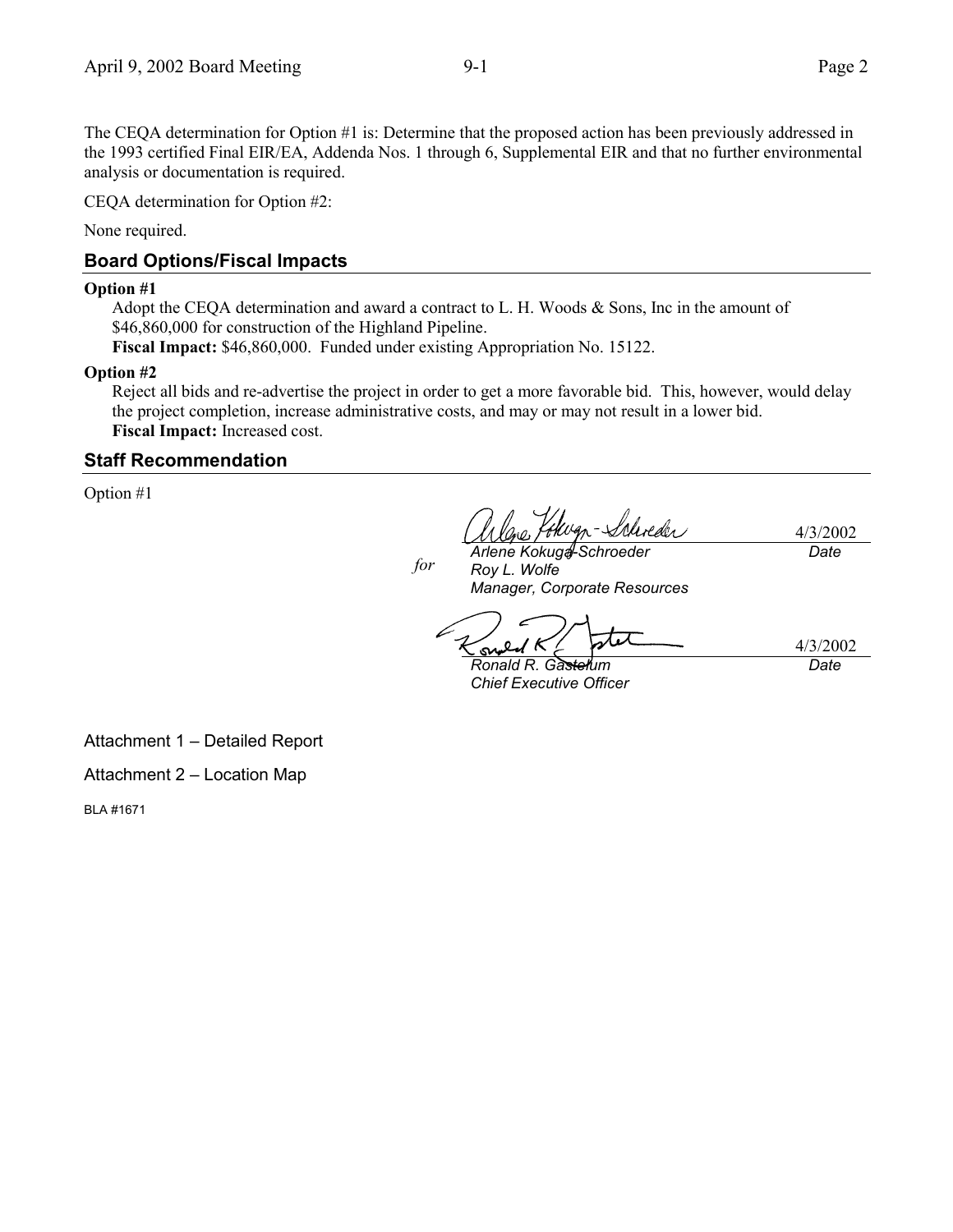# **Detailed Report**

The Highland Pipeline of the Inland Feeder Program spans approximately 5.3 miles. Beginning at its connection to the City Creek Pipeline segment of the Arrowhead East Tunnel project, the pipe stretches in a southeasterly direction through the city of Highland. The pipeline ends at its connection to the Mentone Pipeline at the Santa Ana River Wash. In addition, at the southern portion of the alignment, a connection will be made between the Highland Pipeline and San Bernardino Valley Municipal Water District's (SBVMWD) Foothill Pipeline.

In June 2001, Metropolitan entered into an agreement of mutual cooperation with the San Bernardino Valley Municipal Water District (SBVMWD). The agreement calls for a connection from SBVMWD's Foothill Pipeline to the proposed Inland Feeder Highland Pipeline which would allow Metropolitan to receive delivery of State project water prior to the 2007 completion of the Inland Feeder. The proposed connection includes approximately 800 feet of buried pipeline that will be installed within Metropolitan property. This connection, although not originally included in the scope of work for the Inland Feeder, was approved by the Board at the January 2002 meeting. The water will travel south from the SBVMWD connection through the Inland Feeder and the Eastside Pipeline (constructed as part of the Diamond Valley Lake project) into Diamond Valley Lake.

Specifications No. 1335 for construction of the Highland Pipeline was advertised for bids in January 2002. Bids were received from four contractors and were opened on April 2, 2002. The responsive low bid was received from L. H. Woods & Sons, Inc. in the amount of \$46,860,000. The bid complies with the requirements of the specifications, is \$761,000 less than the next lowest bidder, and is  $$1,260,000$  more than the engineer's estimate.

For this contract, Metropolitan requires small business participation of at least 20 percent of the total bid. Since L. H. Woods  $\&$  Sons, Inc. is a small business, small business participation will be 100 percent on this project.

Under Specifications No. 1335, as amended, the work consists of installing approximately 27,900 feet of 12-foot-diameter welded steel pipe, performing tie-ins, installing storm drain and sewer pipelines, constructing road improvements, installing street lighting and signalized intersections, maintaining traffic control and detours, constructing the 800-feet SBVMWD tie-in pipeline, installing valves, constructing valve and meter structures, and other applicable work.

This project has been evaluated and recommended by the Capital Investment Plan (CIP) Evaluation Team and has been included in the CIP budget for fiscal year 2001-02. The Inland Feeder Program budget remains unchanged at \$1.186 billion.